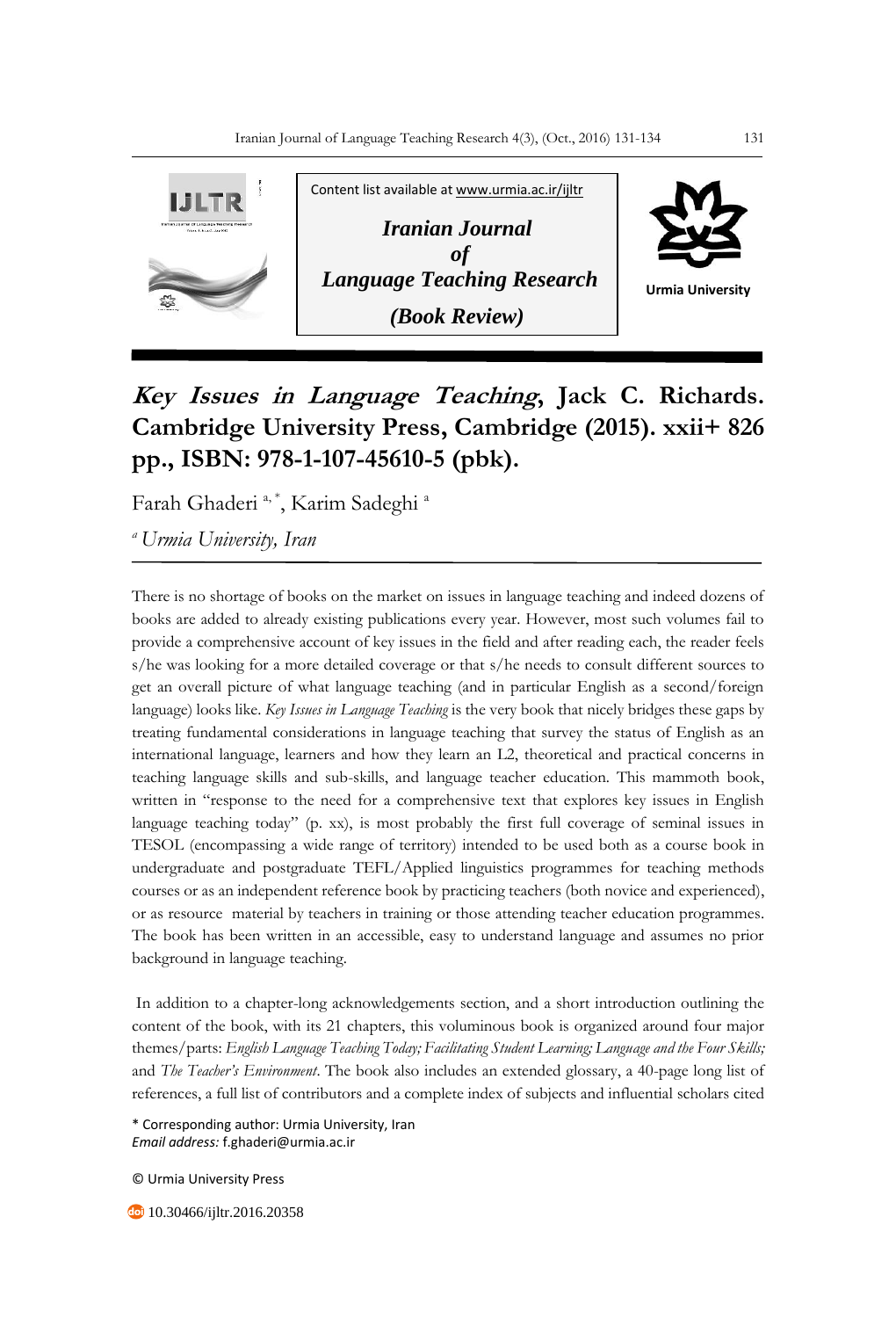in the text. The book comes both in paperback and in the form of an e-book with additional features including a summary and highlights of each chapter by the author and video interviews with teachers and teacher educators on various teaching related issues including classroom management and teaching/testing different skills.

Each chapter is an independent unit (to be followed in any order) and includes various features such as reflective questions, vignettes provided by different teachers in different parts of the world as well as discussion questions (both within the text and at the end of the chapter) meant to help readers make connections between their experience/practice and their theoretical knowledge base. Additionally, some chapters include further advice to teachers in the form of sample lesson plans, case studies, application activities to encourage readers to make the gained knowledge in the chapter practical as well as suggestions for further reading.

Part 1, *English Language Teaching Today*, comprises 4 chapters. *The Scope of English and English Language Teaching* discusses issues such as global spread of English, varieties of English as well as implications of English as an International Language for teaching curriculum in private and public schools. *Second Language Learning* is devoted to theories of behaviorism, cognitivism, performance-based learning as well as interactive, social and strategic processes involved in L2 learning. In *Approaches and Methods*, the author provides a clear account of the differences between these two concepts, summarizing major teaching methods discussed in detail in his co-authored book with Theodore Rodgers (Richards & Rodgers, 2001) in addition to focusing on the distinctions and similarities between specific purpose approaches such as ESP, CBLT, CBI, CLIL, TBI and TBLT. The chapter closes with a sample communicative lesson as well as a sample communicative lesson plan. Then, *Developing Knowledge, Skills and Awareness in Teaching* is devoted to how teachers can develop professional competence as well as the role of knowledge base of language teaching, teacher identity and learner-centered teaching in teacher's professional development. The chapter ends with a case study by an Iranian teacher where he highlights the role of disciplinary and pedagogical content knowledge in teaching.

Likewise, part 2, *Facilitating Student Learning*, is made of 4 chapters. In *The Second Language Learner*, the author considers issues such as the diversity of learners' beliefs and learning as well as classroom participation styles and discusses the role of important learner-related variables such as learner autonomy, learner's age, aptitude, motivation, identity, willingness to communicate and affective factors in the success of learning. Three case studies of successful language learners and a learning styles quiz are appended to the chapter. The focus in *The Language Lesson* is on the structure of a lesson, the teachers' role in the lesson including aspects of lesson planning and how to plan lessons that work as well as how lesson effectiveness can be increased. A sample lesson plan and a detailed lesson observation checklist accompany the chapter. Issues of classroom management are taken up in *Managing Classroom Learning*. The chapter covers the components of an effective lesson management such as giving instructions and managing time and space and offers practical advice on grouping arrangements (such as pair and group work) as well as how to create a supportive classroom climate. A list of good classroom management techniques appear as the appendix. The need for offering different teaching and learning opportunities is highlighted in *Age-Appropriate Pedagogy* where different characteristics, course design options and principles of teaching are discussed separately for different age groups: young learners, teenagers and adults.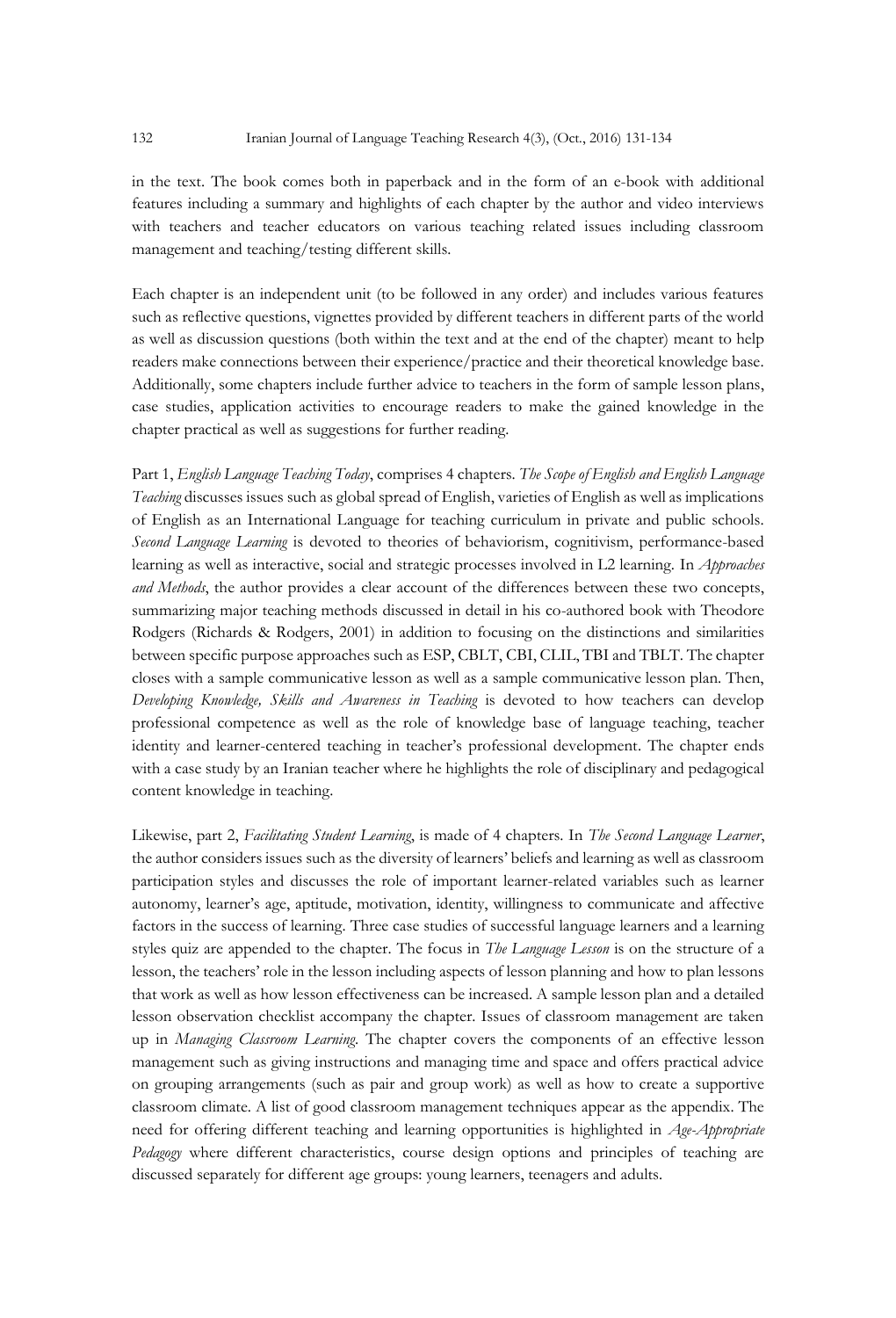With its 8 chapters, one on each skill (*Listening, Speaking, Reading* and *Writing*) and one on each subskill (*Grammar, Vocabulary* and *Pronunciation*), Part 3, *Language and the Four Skills,* is the longest part of the book. There is also a non-skills related chapter, *Discourse and Pragmatics*, in this part to highlight the role of language in discourse and that of discourse and pragmatics in communication. As far as sub-skills are concerned, the chapters discuss similar issues including the nature of the sub-skill, its role in the syllabus and the goals for teaching it, the way it can be learned effectively as well as the approaches and techniques used to teach and test it. Sample lesson plans and activities have been provided at the end of each unit to provide hands-on practice for teachers to apply what has been introduced in the chapters. As for skills, in addition to coverage of similar issues (such as the nature of the skill in questions and approaches to teach and test it), other skill-specific discussions appear in relevant chapters such as one-way and two way listening, cognitive processes involved in reading and listening, reading skills and strategies, genres of writing and spoken interaction, fluency and accuracy in speaking and writing as well as the nature of proficiency in second language writing. The *Listening* chapter ends with appendices on a taxonomy of listening strategies as well as an activity to identify listening skills; the *Speaking* chapter has an appendix on a lesson plan for teaching small talk; and the *Reading* chapter includes a sample lesson plan for teaching extensive reading and activities to identify concepts and the rationale for the sequence of exercises. Similarly, the *Writing* chapter includes appendices on teaching topic writing and identifying teaching approaches and sample writing lessons. The final chapter in Part 3 elucidates the nature of discourse in speaking and writing, offers practical advice to do discourse analysis and discusses implications for teaching pragmatic aspects of discourse. Four appendices at the end of the chapter help teachers with identifying discourse and pragmatic features of relevant tasks.

With its five chapters, Part 4, *The Teacher's Environment*, is perhaps the most distinct part of this volume in that it includes very useful information found elsewhere (as in books on assessment, syllabus design and teacher education) rather than in teaching methods books. *The Language Course, Textbooks, Technology, Testing and Assessment,* and *Professional Development* are the important toolkit without which the heavy toolbox of a language teacher (filled with all other knowledge areas and practical tools) will still lack means to function fully. In addition to a wide coverage of important topics in relevant fields including curriculum planning, adopting and evaluating textbooks, teaching and testing using technology, practical advice on test development and on teacher training and education, these chapters also include useful appendices such as analytic rating scales, classroom activities and a needs analysis questionnaire.

This short review can never do justice to an encyclopedia-length book. The space was only enough to highlight a very limited number of notions tackled in the volume. The book is the product of a 50-year-long academic experience of one of the highly-cited and most acclaimed contemporary authors, researchers and teacher educators in the field of TESOL. This observation in itself speaks for the high value of the book for our profession and there are no other non-encyclopedic books (covering almost any issue on TESOL) which can fill the space this book has set to bridge. More importantly, this book very nicely mixes theory with practice, making it an ideal resource or course book for both practicum and methods modules in any TESOL or SLTE programme. Jack C Richards is to be highly commended for adding another milestone to his previous quality service to the world of second language acquisition and language education.